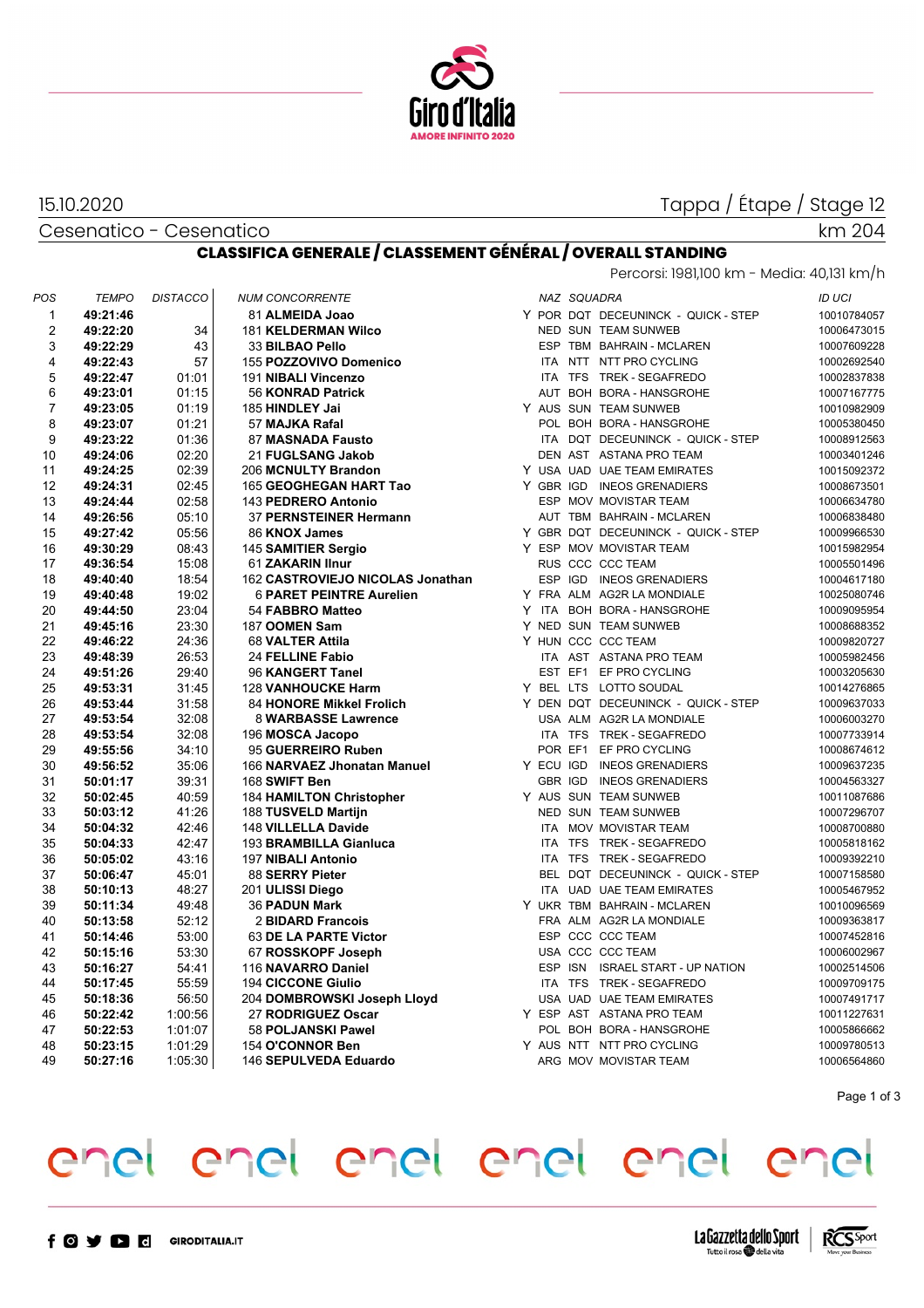

#### 15.10.2020

Cesenatico - Cesenatico

### Tappa / Étape / Stage 12

km 204

## **CLASSIFICA GENERALE / CLASSEMENT GÉNÉRAL / OVERALL STANDING**

|         | Percorsi: 1981,100 km - Media: 40,131 km/h |  |         |  |
|---------|--------------------------------------------|--|---------|--|
| 711ADRA |                                            |  | ורוו חו |  |

| POS | TEMPO    | <b>DISTACCO</b> | <b>NUM CONCORRENTE</b>       |            | NAZ SQUADRA |                                         | ID UCI      |
|-----|----------|-----------------|------------------------------|------------|-------------|-----------------------------------------|-------------|
| 50  | 50:27:57 | 1:06:11         | 75 HANSEN Jesper             |            |             | DEN COF COFIDIS                         | 10006828174 |
| 51  | 50:28:03 | 1:06:17         | 25 GREGAARD WILSLY Jonas     |            |             | Y DEN AST ASTANA PRO TEAM               | 10009765860 |
| 52  | 50:28:19 | 1:06:33         | 5 HANNINEN Jaakko            |            |             | Y FIN ALM AG2R LA MONDIALE              | 10009419791 |
| 53  | 50:28:30 | 1.06:44         | <b>151 MEINTJES Louis</b>    |            |             | RSA NTT NTT PRO CYCLING                 | 10007524251 |
| 54  | 50:28:36 | 1:06:50         | 167 PUCCIO Salvatore         |            |             | ITA IGD INEOS GRENADIERS                | 10005587887 |
| 55  | 50:31:18 | 1:09:32         | 195 CONCI Nicola             |            |             | Y ITA TFS TREK - SEGAFREDO              | 10014404985 |
| 56  | 50:31:48 | 1:10:02         | 121 ARMEE Sander             |            |             | BEL LTS LOTTO SOUDAL                    | 10005708533 |
| 57  | 50:32:24 | 1:10:38         | 164 GANNA Filippo            |            |             | Y ITA IGD INEOS GRENADIERS              | 10009164056 |
| 58  | 50:34:17 | 1:12:31         | 41 CARBONI Giovanni          |            |             | Y ITA BCF BARDIANI CSF FAIZANE'         | 10009391503 |
| 59  | 50:35:43 | 1:13:57         | <b>32 BATTAGLIN Enrico</b>   |            |             | ITA TBM BAHRAIN - MCLAREN               | 10005467447 |
| 60  | 50:36:52 | 1:15:06         | 183 HAGA Chad                |            |             | USA SUN TEAM SUNWEB                     | 10007881333 |
| 61  | 50:37:01 | 1:15:15         | 144 RUBIO Einer Augusto      |            |             | Y COL MOV MOVISTAR TEAM                 | 10057336175 |
| 62  | 50:37:18 | 1:15:32         | 93 CLARKE Simon              |            |             | AUS EF1 EF PRO CYCLING                  | 10003032949 |
| 63  | 50:37:30 | 1:15:44         | 192 BERNARD Julien           |            |             | FRA TFS TREK - SEGAFREDO                | 10010034935 |
| 64  | 50:37:53 | 1:16:07         | 122 DE GENDT Thomas          |            |             | BEL LTS LOTTO SOUDAL                    | 10004816739 |
| 65  | 50:38:06 | 1:16:20         | 92 CAICEDO Jonathan          |            |             | ECU EF1 EF PRO CYCLING                  | 10009484358 |
| 66  | 50:38:47 | 1:17:01         | 22 BOARO Manuele             |            |             | ITA AST ASTANA PRO TEAM                 | 10003272520 |
| 67  | 50:39:26 | 1:17:40         | 124 HAGEN Carl Fredrik       |            |             | NOR LTS LOTTO SOUDAL                    | 10088502578 |
| 68  | 50:39:50 | 1:18:04         | 202 BJERG Mikkel             |            |             | Y DEN UAD UAE TEAM EMIRATES             | 10015825936 |
| 69  | 50:44:46 | 1:23:00         | 7 VENDRAME Andrea            |            |             | ITA ALM AG2R LA MONDIALE                | 10009392412 |
| 70  | 50:45:45 | 1:23:59         | 38 TRATNIK Jan               |            |             | SLO TBM BAHRAIN - MCLAREN               | 10006486452 |
| 71  | 50:46:22 | 1:24:36         | 78 ROSSETTO Stephane         |            |             | FRA COF COFIDIS                         | 10004444402 |
| 72  | 50:47:46 | 1:26:00         | 211 VISCONTI Giovanni        |            |             | ITA THR VINI ZABU' - BRADO - KTM        | 10003105600 |
| 73  | 50:47:46 | 1:26:00         | <b>15 PELLAUD Simon</b>      |            |             | SUI ANS ANDRONI GIOCATTOLI - SIDERMEC   | 10007518894 |
| 74  | 50:48:32 | 1:26:46         | <b>142 CATALDO Dario</b>     |            |             | ITA MOV MOVISTAR TEAM                   | 10003092765 |
| 75  | 50:50:39 | 1:28:53         | <b>16 RAVANELLI Simone</b>   |            |             | Y ITA ANS ANDRONI GIOCATTOLI - SIDERMEC | 10010086970 |
| 76  | 50:51:31 | 1:29:45         | 51 SAGAN Peter               |            |             | SVK BOH BORA - HANSGROHE                | 10005460373 |
| 77  | 50:51:44 | 1.29:58         | <b>47 TONELLI Alessandro</b> |            |             | ITA BCF BARDIANI CSF FAIZANE'           | 10007527786 |
| 78  | 50:53:08 | 1:31:22         | <b>3 BOUCHARD Geoffrey</b>   |            |             | FRA ALM AG2R LA MONDIALE                | 10011942704 |
| 79  | 50:53:19 | 1:31:33         | 156 SOBRERO Matteo           |            |             | Y ITA NTT NTT PRO CYCLING               | 10009976836 |
| 80  | 50:53:33 | 1:31:47         | 182 DENZ Nico                |            |             | GER SUN TEAM SUNWEB                     | 10008669659 |
| 81  | 50:54:26 | 1:32:40         | 102 FRANKINY Kilian          |            |             | SUI GFC GROUPAMA - FDJ                  | 10008672790 |
| 82  | 50:54:59 | 1:33:13         | 218 ZARDINI Edoardo          |            |             | ITA THR VINI ZABU' - BRADO - KTM        | 10005658114 |
| 83  | 50:55:57 | 1:34:11         | 163 DENNIS Rohan             |            |             | AUS IGD INEOS GRENADIERS                | 10005889193 |
| 84  | 50:57:46 | 1:36:00         | 82 BALLERINI Davide          |            |             | ITA DQT DECEUNINCK - QUICK - STEP       | 10008661777 |
| 85  | 50:59:12 | 1:37:26         | <b>34 CAPECCHI Eros</b>      |            |             | ITA TBM BAHRAIN - MCLAREN               | 10003072557 |
| 86  | 50:59:25 | 1:37:39         | 46 ROMANO Francesco          |            |             | Y ITA BCF BARDIANI CSF FAIZANE'         | 10011133863 |
| 87  | 51:00:53 | 1:39:07         | 214 ROTA Lorenzo             |            |             | Y ITA THR VINI ZABU' - BRADO - KTM      | 10009393523 |
| 88  | 51:01:14 | 1:39:28         | 13 CEPEDA Jefferson          |            |             | Y ECU ANS ANDRONI GIOCATTOLI - SIDERMEC | 10016009832 |
| 89  | 51:01:18 | 1:39:32         | 18 RUMAC Josip               |            |             | CRO ANS ANDRONI GIOCATTOLI - SIDERMEC   | 10007822729 |
| 90  | 51:01:48 | 1:40:02         | 31 ARASHIRO Yukiya           |            |             | JPN TBM BAHRAIN - MCLAREN               | 10004556253 |
| 91  | 51:02:00 | 1:40:14         | 66 MALECKI Kamil             |            |             | Y POL CCC CCC TEAM                      | 10008628637 |
| 92  | 51:02:31 | 1:40:45         | 158 WYSS Danilo              |            |             | SUI NTT NTT PRO CYCLING                 | 10002909980 |
| 93  | 51:05:22 | 1:43:36         | 153 GEBREIGZABHIER Amanuel   |            |             | ERI NTT NTT PRO CYCLING                 | 10009583883 |
| 94  | 51:07:38 | 1:45:52         | <b>14 CHIRICO Luca</b>       | <b>ITA</b> |             | ANS ANDRONI GIOCATTOLI - SIDERMEC       | 10007518086 |
| 95  | 51:08:45 | 1.46.59         | 216 VAN EMPEL Etienne        |            |             | NED THR VINI ZABU' - BRADO - KTM        | 10008653592 |
| 96  | 51:08:56 | 1.47.10         | 12 BISOLTI Alessandro        |            |             | ITA ANS ANDRONI GIOCATTOLI - SIDERMEC   | 10005390958 |
| 97  | 51:11:48 | 1:50:02         | 62 CERNY Josef               |            |             | CZE CCC CCC TEAM                        | 10007523241 |
| 98  | 51:11:57 | 1:50:11         | 17 RESTREPO Jhonatan         |            |             | COL ANS ANDRONI GIOCATTOLI - SIDERMEC   | 10009037552 |

Page 2 of 3

# enel enel enel enel